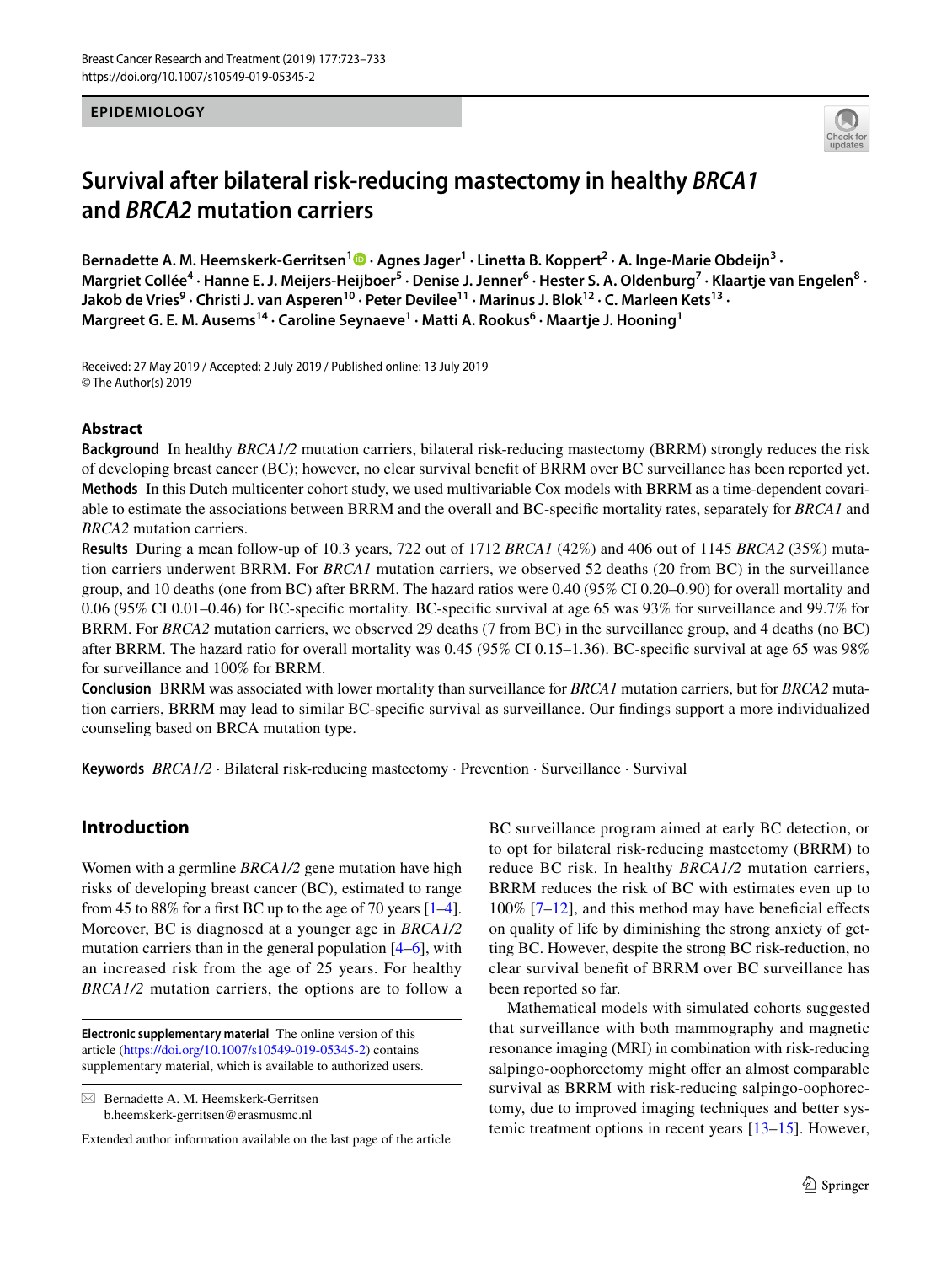no convincing prospective data are available so far. Previously, we observed better 10-year overall survival in the BRRM group than in the surveillance group (99% vs. 96%) among 570 healthy *BRCA1/2* mutation carriers, but this difference was not signifcant [[10](#page-9-7)].

To investigate whether BRRM leads to survival beneft, we determined the overall and breast cancer-specifc mortality rates among 2857 healthy *BRCA1*/*2* mutation carriers opting for either BRRM or surveillance with follow-up until 2017. Since *BRCA2*-associated BCs have more favorable characteristics than *BRCA1*-associated BCs [[10,](#page-9-7) [16](#page-9-8), [17\]](#page-9-9), and *BRCA2* mutation carriers have shown lower recurrence rates than *BRCA1* mutation carriers [\[10](#page-9-7)], we performed all analyses for *BRCA1* and *BRCA2* mutation carriers separately.

# **Participants and methods**

## **Study population**

In the context of the Hereditary Breast and Ovarian Cancer Netherlands (HEBON) study, members of breast and/ or ovarian cancer families are being identifed through the departments of Clinical Genetics/Family Cancer Clinics at eight Dutch academic centers and the Netherlands Cancer Institute [[18](#page-9-10)]. Written informed consent was obtained from each participant, or from a close relative in case of already deceased individuals. As of January 1999, relevant data on participants, including data on preventive strategies, the occurrence of cancer and vital status, were retrieved and updated through medical files and questionnaires, and through linkages to the Netherlands Cancer Registry, the Dutch Pathology Database, and the municipal registry database. The latest follow-up date was December 31, 2016. The study was approved by the Medical Ethical Committees of all participating centers.

From this national cohort, we identifed 5889 germline *BRCA1/2* mutation carriers. Women were eligible for the study if they had no history of cancer—to avoid cancerinduced testing bias [[19,](#page-9-11) [20](#page-9-12)]—and had both breasts and both ovaries in situ at the date of DNA test result. As shown in Fig. [1](#page-2-0)a, we selected 1712 *BRCA1* and 1145 *BRCA2* mutation carriers.

## **Data collection**

We retrieved data on type of mutation (i.e., *BRCA1* or *BRCA2*) and date of DNA diagnosis; dates of birth, of diagnoses of frst BC, ovarian cancer, and other cancers; dates of BRRM and risk-reducing salpingo-oophorectomy; and date and cause of death. We also collected data on BC characteristics (size, nodal status, behavior, diferentiation grade, hormone receptor status, and HER2 status) and BC treatment details.

# **Breast cancer surveillance for** *BRCA1/2* **mutation carriers in the Netherlands**

BC surveillance for *BRCA1/2* mutation carriers consisted of annual imaging by MRI between 25 and 60 years (since 1998), next to annual imaging by mammography from 30 till 60 years of age, biennial (annual since 2012) mammography from age 60 till age 75, and annual clinical breast examination from the age of 25 years onward [[21](#page-10-0)]. For the current cohort, the actual attendance to the surveillance program was derived from self-reported data.

#### **Statistical analyses**

We evaluated person characteristics by comparing women who opted for BRRM (BRRM group) with women who did not until the end of follow-up (surveillance group). Diferences between the BRRM and the surveillance group were tested by using  $\chi^2$  for categorical variables, and the twosample Wilcoxon rank-sum (Mann–Whitney) test for continuous variables.

The outcomes, overall mortality and breast cancer-specifc mortality, were measured in person-years of observation. We started the observation period at the age at DNA test result or 25 years of age (since from this age regular BC surveillance is offered to Dutch *BRCA1/2* mutation carriers), whichever came last. Figure [1b](#page-2-0) depicts the allocation of person-years of observation to the BRRM and the surveillance group. For women who opted for BRRM and had unexpected malignant fndings in the mastectomy specimens, we considered BC as being developed before BRRM, and therefore we allocated all person-years of observation to the surveillance group. The observation period ended at the age at last follow-up or death (due to all causes for the overall survival analyses and from BC for the breast cancerspecifc analyses). The earliest date of DNA result was January 3, 1995.

To estimate the associations between BRRM and survival endpoints, we used extended Cox models with BRRM as a time-dependent variable to obtain hazard ratios (HRs) and accompanying 95% confdence intervals (CIs), using the surveillance group as the reference. To adjust for potential confounders, we generated a propensity score, based on year of birth, age at start of observation, age at DNA test result, year of DNA test result, and undergoing risk-reducing salpingooophorectomy (yes or no; time dependent) and performed multivariable analyses with the propensity score as covariable. For the mentioned variables all data were available for all participants. To graph the cumulative survival curves for the BRRM and the surveillance group, we used the Simon and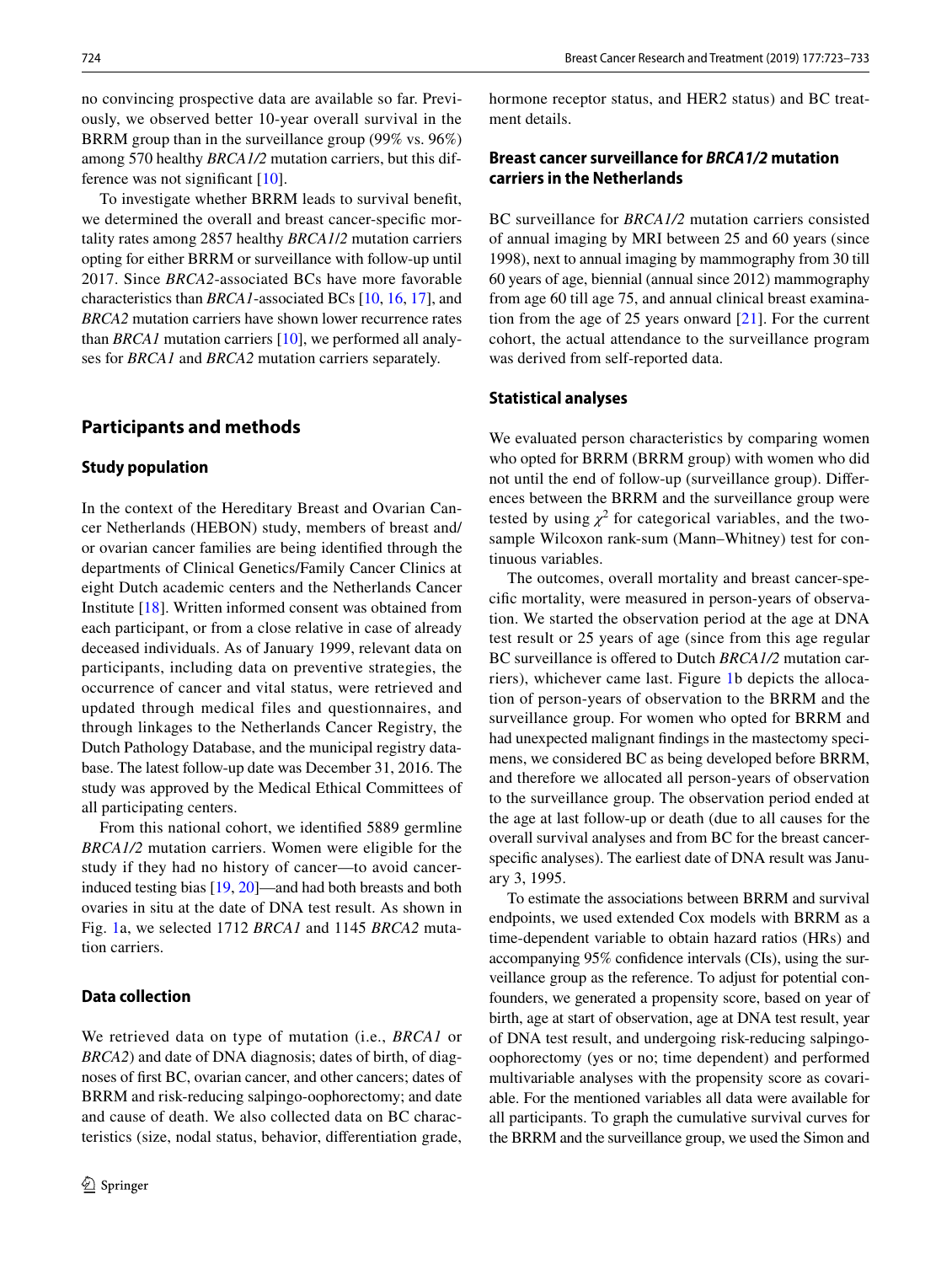<span id="page-2-0"></span>**Fig. 1** Flowchart of inclusion of participants (**a**) and Design of the analytic method and allocation of person-years of observation (**b**). *DNA* date of DNA test result, *CE* censoring event, *BRRM* bilateral riskreducing mastectomy, *BC* frst breast cancer. As visualized in **b**, observation started at the age at DNA test result, or age 25, whichever came last. For women not opting for BRRM, we allocated all person-years of observation (PYO) to the surveillance group (solid lines; scenarios 1, 3, 4, 7). For women opting for BRRM, we allocated PYO before surgery to the surveillance group, and PYO after surgery to the BRRM group (dashed lines; scenarios 2, 5, 6, and 8). The observation ended on the age of death (any cause), or age at study closing date (i.e., December 31, 2016), whichever came frst





Makuch method—which takes into account the change in an individual's covariate status over time—with chronological age as the time variable [\[22,](#page-10-1) [23\]](#page-10-2). Using the log-rank test for equality of survivor functions, we tested whether the curves were signifcantly diferent from each other. We performed all analyses separately for *BRCA1* and *BRCA2* mutation carriers.

All *P* values were two-sided, and a significance level  $\alpha$ =0.05 was used. Analyses were performed using STATA (version 14.1, StataCorp, Collegestation, TX).

# **Results**

## **Study population**

Of the 1712 selected *BRCA1* mutation carriers, 722 opted for BRRM, and 406 of the 1145 *BRCA2* mutation carriers opted for BRRM (Table [1\)](#page-3-0). Women opting for BRRM underwent DNA testing at a younger age than women who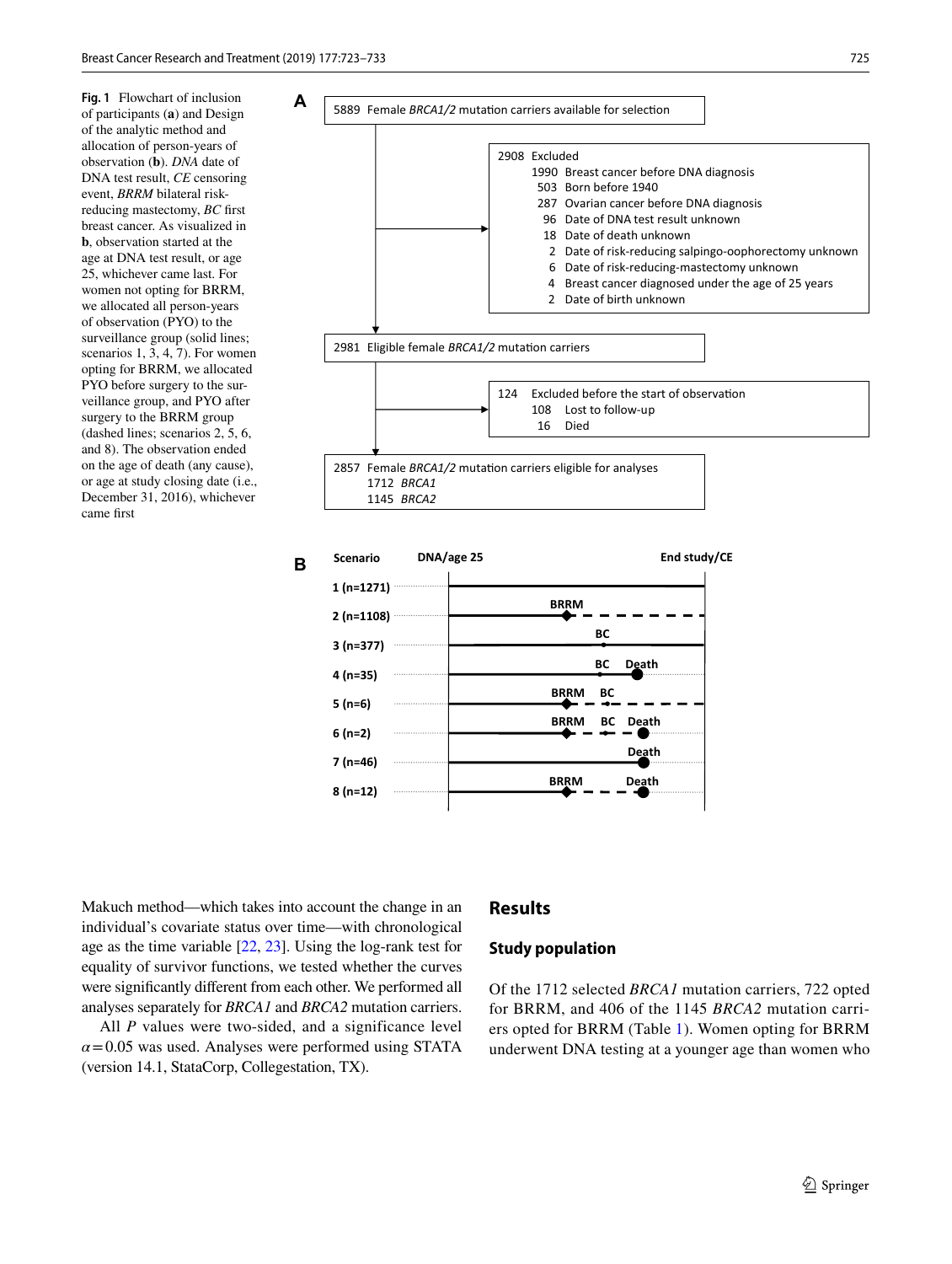<span id="page-3-0"></span>

| <b>Table 1</b> Characteristics of <i>BRCA1</i> and <i>BRCA2</i> mutation carriers at risk of breast cancer |  |
|------------------------------------------------------------------------------------------------------------|--|
|------------------------------------------------------------------------------------------------------------|--|

|                                                        | <b>BRCA1</b> mutation carriers |                                   | <b>BRCA2</b> mutation carriers |                                 |                           |                        |
|--------------------------------------------------------|--------------------------------|-----------------------------------|--------------------------------|---------------------------------|---------------------------|------------------------|
|                                                        | <b>BRRM</b>                    | Surveillance                      | $P$ value <sup>a</sup> BRRM    |                                 | Surveillance              | $P$ value <sup>a</sup> |
| $N(\%)$                                                | 722 (42%)                      | 990 (58%)                         |                                | 406 (35%)                       | 739 (65%)                 |                        |
| Observation period, median years (IQR)                 | $10.6(7.9-15.4)$               | $9.3(6.7-13.3)$                   |                                | $< 0.001$ 9.9 (7.1–12.5)        | $8.6(6.5-11.7)$           | < 0.001                |
| Observation period after BRRM, median<br>years $(IQR)$ | $8.5(5.5-12.9)$                |                                   |                                | $7.2(4.8-10.8)$                 |                           |                        |
| Age at start of observation, median years<br>( IQR)    | $34(29-41)$                    | 38 (30–47)                        | ${<}0.001$                     | $36(29-43)$                     | 42 (33–51)                | < 0.001                |
| DNA test result                                        |                                |                                   |                                |                                 |                           |                        |
| Median age (IQR)                                       | $34(29-41)$                    | $38(30-47)$                       | < 0.001                        | $36(29-43)$                     | $42(33-51)$               | < 0.001                |
| Median year (IQR)                                      |                                | 2006 (2001-2008) 2007 (2003-2009) | < 0.001                        | 2006 (2004-2009)                | 2008 (2004-2010)          | < 0.001                |
| Year of birth                                          |                                |                                   |                                |                                 |                           |                        |
| 1940-1949                                              | 16(2%)                         | 87 (9%)                           | < 0.001                        | 11 $(3%)$                       | 92 (13%)                  | < 0.001                |
| 1950-1959                                              | 96 (13%)                       | 199 (20%)                         |                                | 62(15%)                         | 170 (23%)                 |                        |
| 1960-1969                                              | 236 (33%)                      | 288 (29%)                         |                                | 128(32%)                        | 210 (28%)                 |                        |
| 1970-1979                                              | 268 (37%)                      | 242 (24%)                         |                                | 140 (34%)                       | 177 (24%)                 |                        |
| >1980                                                  | 106 (15%)                      | 174 (18%)                         |                                | 65 (16%)                        | 90 (12%)                  |                        |
| Median (IQR)                                           | 1970 (1963-1976)               | 1967 (1958–1975)                  | 0.002                          | 1970 (1962–1977)                | $1966(1955-1974) < 0.001$ |                        |
| <b>BRRM</b>                                            | 722 (100%)                     |                                   |                                | 406 (100%)                      |                           |                        |
| Median age (IQR)                                       | $37(32-43)$                    |                                   |                                | 38 (33-45)                      |                           |                        |
| Median year (IQR)                                      | 2008 (2003-2011)               | $\qquad \qquad -$                 |                                | 2009 (2006-2012)                |                           |                        |
| RRSO, $n/N$ (%)                                        | 557/722 (77%)                  | 569/990 (57%)                     | < 0.001                        | 293/406 (72%)                   | 441/739 (60%)             | < 0.001                |
| Median age (IQR)                                       | $40(37-44)$                    | $44(40-51)$                       | < 0.001                        | $42(39-48)$                     | $47(42 - 55)$             | < 0.001                |
| Median year (IQR)                                      | 2008 (2004–2011)               | 2008 (2005-2011)                  | 0.849                          | 2009 (2006-2011)                | 2009 (2006-2011)          | 0.535                  |
| Before/with/after BRRM                                 | 258/64/235                     |                                   |                                | 146/22/125                      |                           |                        |
| Breast cancer, $n/N$ (%)                               | 8/722(1%)                      | $268/990(27%)^b$                  | < 0.001                        | $0/406(0\%)$                    | $144/739$ $(19\%)^c$      | < 0.001                |
| Median age (IQR)                                       | $45(34 - 48)$                  | $44(35-50)$                       | 0.781                          | $\overline{\phantom{a}}$        | 48 (39-55)                | NA                     |
| Median year (IQR)                                      | 2010 (2006–2012)               | 2009 (2005-2011)                  | 0.953                          | $\hspace{0.1mm}-\hspace{0.1mm}$ | 2010 (2007-2013) NA       |                        |
| Median years after BRRM (IQR)                          | $4.4(1.0-6.6)$                 |                                   |                                |                                 |                           |                        |
| CRRM after breast cancer                               |                                | 172 (17%)                         |                                |                                 | 97 (13%)                  |                        |
| Ovarian cancer, $n/N$ (%)                              | 16/722(2%)                     | 34/990 (3%)                       | 0.139                          | 4/406(1%)                       | 15/739 (2%)               | 0.186                  |
| Median age (IQR)                                       | $45(38-53)$                    | $50(43-56)$                       | 0.169                          | $45(39-52)$                     | $54(51-63)$               | 0.072                  |
| Median year (IQR)                                      | 2006 (2002-2011)               | 2008 (2003-2011)                  | 0.392                          | 2013 (2011–2015)                | 2009 (2007–2011)          | 0.063                  |
| Before/after BRRM                                      | 8/8                            |                                   |                                | 1/3                             |                           |                        |
| Other tumor (no OC or BC), $n/N$ (%)                   | 47/722 (7%)                    | 67/990 (7%)                       |                                | $0.833$ 23/406 (6%)             | 66/739 (9%)               | 0.048                  |
| Median age (IQR)                                       | 47 (39-53)                     | $54(42 - 62)$                     |                                | $0.005$ 47 (36-50)              | $52(41-62)$               | 0.009                  |
| <b>Before/after BRRM</b>                               | 16/31                          |                                   |                                | 7/16                            |                           |                        |
| Death (all causes), $n/N$ (%)                          | 10/722 (1%)                    | 52/990 (5%)                       | < 0.001                        | 4/406 (1%)                      | 29/739 (4%)               | 0.004                  |
| Median age (IQR)                                       | $53(47-63)$                    | $53(44-58)$                       | 0.293                          | $55(52-58)$                     | $61(52-67)$               | 0.205                  |
| Median year (IQR)                                      | 2014 (2011-2015)               | 2009 (2006-2013)                  | 0.011                          | 2011 (2009-2014)                | 2011 (2009-2014)          | 0.846                  |
| Cause of death <sup>d</sup> , $n/N$ (%)                |                                |                                   |                                |                                 |                           |                        |
| Breast cancer                                          | $1/10(10\%)$                   | 20/52 (38%)                       | 0.241                          | 0/4(0%)                         | 7/29 (24%)                | 0.635                  |
| Ovarian cancer                                         | $5/10(50\%)$                   | 19/52 (37%)                       |                                | 0/4(0%)                         | 2/29(7%)                  |                        |
| Other malignancy                                       | $4/10$ $(40\%)^e$              | 13/52 $(25%)^f$                   |                                | $3/4$ $(75\%)^g$                | $15/29$ $(52\%)^h$        |                        |
| Not due to malignancy                                  | $0/10(0\%)$                    | 0/52(0%)                          |                                | $1/4$ (25%)                     | 5/29 (17%)                |                        |

*BRRM* bilateral risk-reducing mastectomy, *IQR* interquartile range, *RRSO* risk-reducing salpingo-oophorectomy, *n*/*N* number out of total number of women with nonmissing data on the variable of interest, *OC* ovarian cancer, *BC* breast cancer, *CRRM* contralateral risk-reducing mastectomy

<sup>a</sup>Differences between the BRRM and the surveillance groups were tested by using  $\chi^2$  for categorical variables, and the two-sample Wilcoxon rank-sum (Mann–Whitney) test for continuous variables

<sup>b</sup>N=27 found as unexpected malignant finding in the mastectomy specimens of women initially opting for BRRM. Three of these patients died during the observation period; two of BC, one of another malignancy

 $c<sub>N</sub>=13$  found as unexpected malignant finding in the mastectomy specimens of women initially opting for BRRM. None of these patients died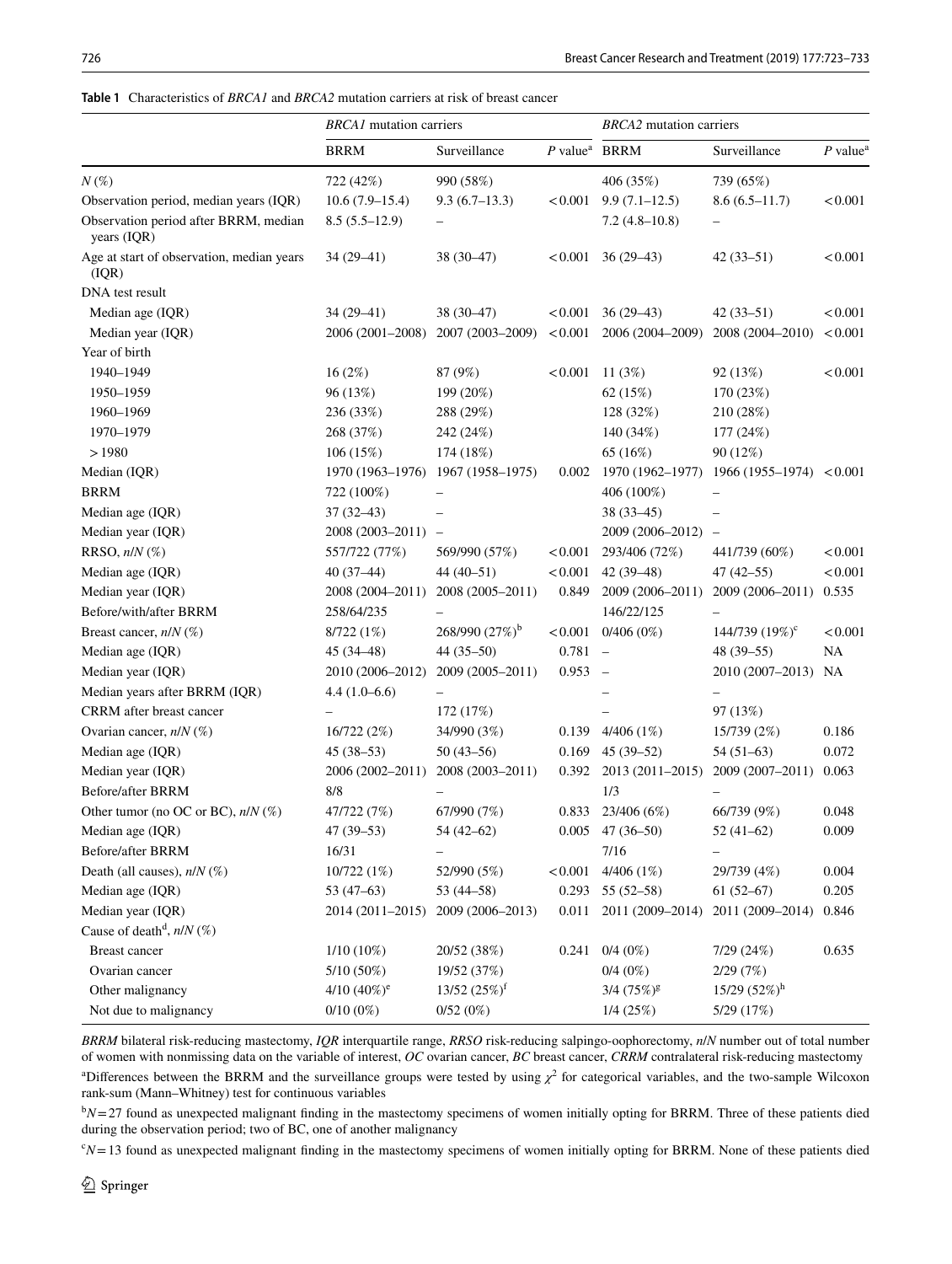#### **Table 1** (continued)

#### during the observation period

<sup>d</sup>Retrieved from the Netherlands Cancer Registry (44%) or derived from the available data on recurrent disease and ages at cancer diagnoses and death (56%)

 $e^{\epsilon}$ Stomach (*N*=1), pancreas (*N*=2), lymph nodes (*N*=1)

 $f_{\text{Esophagus}}(N=1)$ , rectum/rectosigmoid (*N*=2), bialiary tract (*N*=1), pancreas (*N*=2), lung (*N*=3), bone marrow (*N*=1), skin (*N*=1), brain  $(N=1)$ , unknown primary site  $(N=1)$ 

<sup>g</sup>Pancreas ( $N=2$ ), lung ( $N=1$ )

h Colon (*N*=2), bialiary tract (*N*=1), pancreas (*N*=7), lung (*N*=3), skin (*N*=1), bladder (*N*=1)

stayed under surveillance until end of follow-up (median age 34 vs. 38 for *BRCA1*, and 36 vs. 42 for *BRCA2* mutation carriers). Also, women in the BRRM group more often opted for risk-reducing salpingo-oophorectomy than women in the surveillance group [557 (77%) vs. 569 (57%) for *BRCA1*, and 293 (72%) vs. 441 (60%) for *BRCA2* mutation carriers] at a younger age (median age 40 vs. 44 for *BRCA1*, and 42 vs. 47 for *BRCA2* mutation carriers; Table [1](#page-3-0)).

#### **Breast cancer**

BC occurrence (including both invasive and ductal carcinoma in situ) was lower in the BRRM than in the surveillance group [8 (1%) vs. 268 (27%) for *BRCA1*, and 0 (0%) vs. 144 (19%) for *BRCA2* mutation carriers; Table [1](#page-3-0)]. Among *BRCA1* mutation carriers, we observed no diferences in tumor characteristics of BCs occurring after BRRM and during surveillance (see Supplementary Table S1).

As shown in Table [2,](#page-5-0) *BRCA2*-associated BCs were diagnosed with more favorable characteristics than *BRCA1*-associated BCs, i.e., diagnosed at older age, more often in situ, better diferentiated, and less often showing a triple-negative phenotype. Consequently, *BRCA2* mutation carriers were less often treated with chemotherapy, and more often treated with endocrine therapy.

#### **Overall mortality**

All-cause mortality rates were lower for women opting for BRRM than for women under surveillance (Table [3\)](#page-6-0). For *BRCA1* mutation carriers, the multivariable Cox model yielded an HR of 0.40 (95% CI 0.20–0.80) in favor of the BRRM group. The unadjusted survival curves showed a probability of being alive at 65 years of 93% for the BRRM group and 83% for the surveillance group (Fig. [2a](#page-7-0)). For *BRCA2* mutation carriers, the multivariable HR was 0.45  $(95\% \text{ CI } 0.15-1.36)$  (Table [3\)](#page-6-0), and the probability of being alive at the age of 65 was 93% the BRRM group, and 90% for the surveillance group (Fig. [2](#page-7-0)b).

#### **Breast cancer‑specifc mortality**

Breast cancer-specific mortality rates were lower for women opting for BRRM than for women under surveillance (Table [3](#page-6-0)). Eventually, one *BRCA1* (0.1%) and no *BRCA2* mutation carriers died due to BC after BRRM, while from the surveillance group 20 *BRCA1* (2.0%) and 7 *BRCA2* (0.9%) mutation carriers died due to BC. For *BRCA1* mutation carriers, the multivariable HR was 0.06 (95% CI 0.01–0.46) in favor of the BRRM group. At the age of 65, the probability of not having died due to BC was 99.7% for the BRRM group and 93% for the surveillance group (Fig. [2](#page-7-0)c). For *BRCA2* mutation carriers, no HR could be estimated, as not one woman opting for BRRM died due to BC (Table [3](#page-6-0)). The probability of not having died due to BC at the age of 65 was 100% in the BRRM and 98% in the surveillance group (Fig. [2](#page-7-0)d).

# **Discussion**

In this nationwide cohort study, we observed lower overall and breast cancer-specifc mortality rates among *BRCA1* mutation carriers opting for BRRM than among those under surveillance. For *BRCA2* mutation carriers, BRRM was nonsignifcantly associated with lower overall mortality when compared with surveillance. Not one *BRCA2* mutation carrier died of BC after BRRM, while the surveillance group performed almost as good. In addition, *BRCA2*-associated BCs were diagnosed less frequently, and had more favorable characteristics than *BRCA1*-associated BCs.

All analyses were performed separately for *BRCA1* and *BRCA2* mutation carriers, which is more accurate because *BRCA1*-associated BCs and *BRCA2*-associated BCs represent diferent entities. The current results are in line with our previous observation of a small but nonsignifcant better 10-year overall survival after BRRM than under surveillance (99% vs. 96%) for a smaller combined cohort of *BRCA1/2* mutation carriers [\[10\]](#page-9-7). The observation that BRRM was associated with lower breast cancerspecifc mortality for *BRCA1* mutation carriers, and not for *BRCA2* mutation carriers underscores that counseling for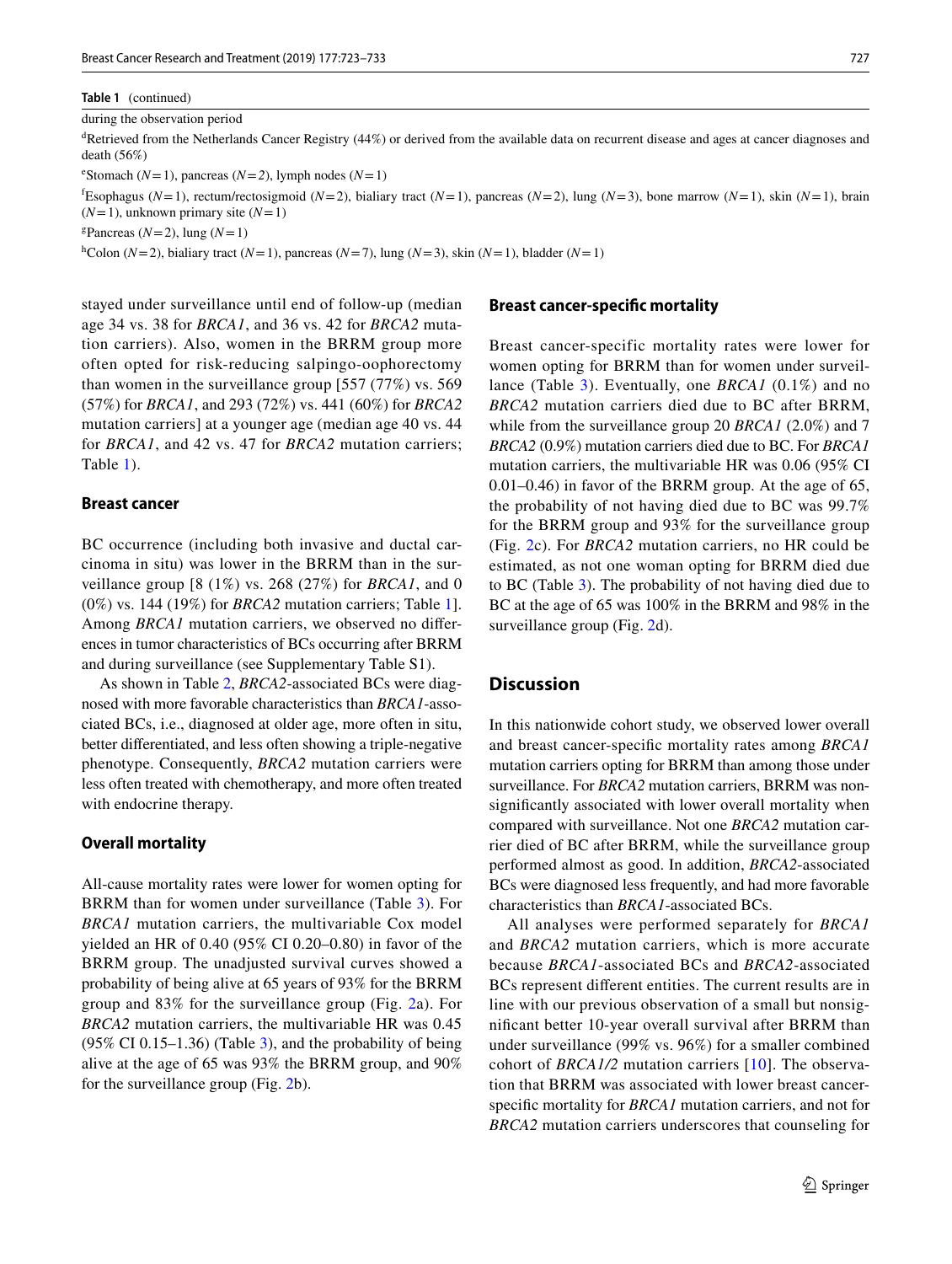<span id="page-5-0"></span>

|                                                       |               | Germline gene mutation |                        |  |
|-------------------------------------------------------|---------------|------------------------|------------------------|--|
|                                                       | <b>BRCA1</b>  | <b>BRCA2</b>           | $P$ value <sup>a</sup> |  |
| Ν                                                     | 276 (16%)     | 144 (13%)              | 0.009                  |  |
| Age at diagnosis, median (IQR)                        | $44(35-50)$   | 48 (39-55)             | < 0.001                |  |
| Detection, $n/N$ (%)                                  |               |                        |                        |  |
| Symptoms                                              | 30/121 (25%)  | 11/46 (24%)            | 0.607                  |  |
| Screen-detected                                       | 77/121 (63%)  | 27/46 (59%)            |                        |  |
| Detected between 2 screening rounds                   | 14/121 (12%)  | 8/46 (17%)             |                        |  |
| Behavior, n/N (%)                                     |               |                        |                        |  |
| In situb                                              | 32/270 (12%)  | 36/143 (25%)           | 0.001                  |  |
| Invasive                                              | 238/270 (88%) | 107/143 (75%)          |                        |  |
| Bloom and Richardson differentiation grade, $n/N$ (%) |               |                        |                        |  |
| I                                                     | 9/251 (3%)    | 11/126(9%)             | < 0.001                |  |
| $\mathbf{I}$                                          | 57/251 (23%)  | 68/126 (54%)           |                        |  |
| Ш                                                     | 185/251 (74%) | 47/126 (37%)           |                        |  |
| pT-status, $n/N$ (%)                                  |               |                        |                        |  |
| $0$ (in situ)                                         | 32/253 (13%)  | 36/136 (26%)           | 0.001                  |  |
| 1                                                     | 163/253 (64%) | 79/136 (58%)           |                        |  |
| $\overline{c}$                                        | 58/253 (23%)  | 19/136 (14%)           |                        |  |
| 3                                                     | 0/253(0%)     | 2/136(2%)              |                        |  |
| $pN$ -status, $n/N$ (%)                               |               |                        |                        |  |
| $\overline{0}$                                        | 207/248 (84%) | 100/129 (78%)          | 0.164                  |  |
| 1                                                     | 33/248 (13%)  | 25/129 (19%)           |                        |  |
| $\overline{c}$                                        | 6/248(2%)     | 1/129(1%)              |                        |  |
| 3                                                     | 2/248(1%)     | 3/129(2%)              |                        |  |
| Positive ER-status <sup>c</sup> , $n/N$ (%)           | 49/224 (22%)  | 79/101 (78%)           | < 0.001                |  |
| Positive PR-status <sup>c</sup> , n/N (%)             | 36/219 (16%)  | 55/100 (55%)           | < 0.001                |  |
| Positive Her2-status <sup>d</sup> , $n/N$ (%)         | 10/170 (6%)   | 8/75 (11%)             | 0.186                  |  |
| Triple-negative <sup>e</sup> , $n/N$ (%)              | 128/166 (77%) | 17/75 (23%)            | < 0.001                |  |
| Treatment primary breast cancer                       |               |                        |                        |  |
| Chemotherapy                                          | 170/273 (62%) | 56/142 (39%)           | < 0.001                |  |
| Endocrine therapy                                     | 42/262(16%)   | 51/134 (38%)           | < 0.001                |  |
| Targeted therapy                                      | 14/263 (5%)   | 4/134(3%)              | 0.290                  |  |
| Mastectomy                                            | 204/261 (78%) | 110/134 (82%)          | 0.360                  |  |
| Radiotherapy                                          | 64/263 (24%)  | 38/134 (28%)           | 0.386                  |  |

*IQR* interquartile range; *n*/*N* number out of total number of women with nonmissing data on the variable of interest, *ER* estrogen receptor, *PR* progesterone receptor

<sup>a</sup>Differences between *BRCA1*- and *BRCA2*-associated breast cancers were tested by using  $\chi^2$  for categorical variables, and the two-sample Wilcoxon rank-sum (Mann–Whitney) test for continuous variables

<sup>b</sup>All diagnosed in the surveillance groups

c Hormone receptors were considered positive if staining was seen in≥10% of the nuclei, according to the Dutch national guidelines for breast cancer treatment

d Her2 receptor status was scored according to international guidelines. An equivocal immunohistochemical result (2+) was followed by fuorescence in situ hybridization

e ER-negative, PR-negative, and Her2-negative

*BRCA1* and *BRCA2* mutation carriers regarding the choice between risk-reducing mastectomy and surveillance might be tailored, although confrmation in a larger cohort of especially *BRCA2* mutation carriers is warranted.

To the best of our knowledge, this is the frst cohort study comparing BRRM with surveillance with respect to survival in healthy *BRCA1* and *BRCA2* mutation carriers separately. Previous investigations have shown that BRRM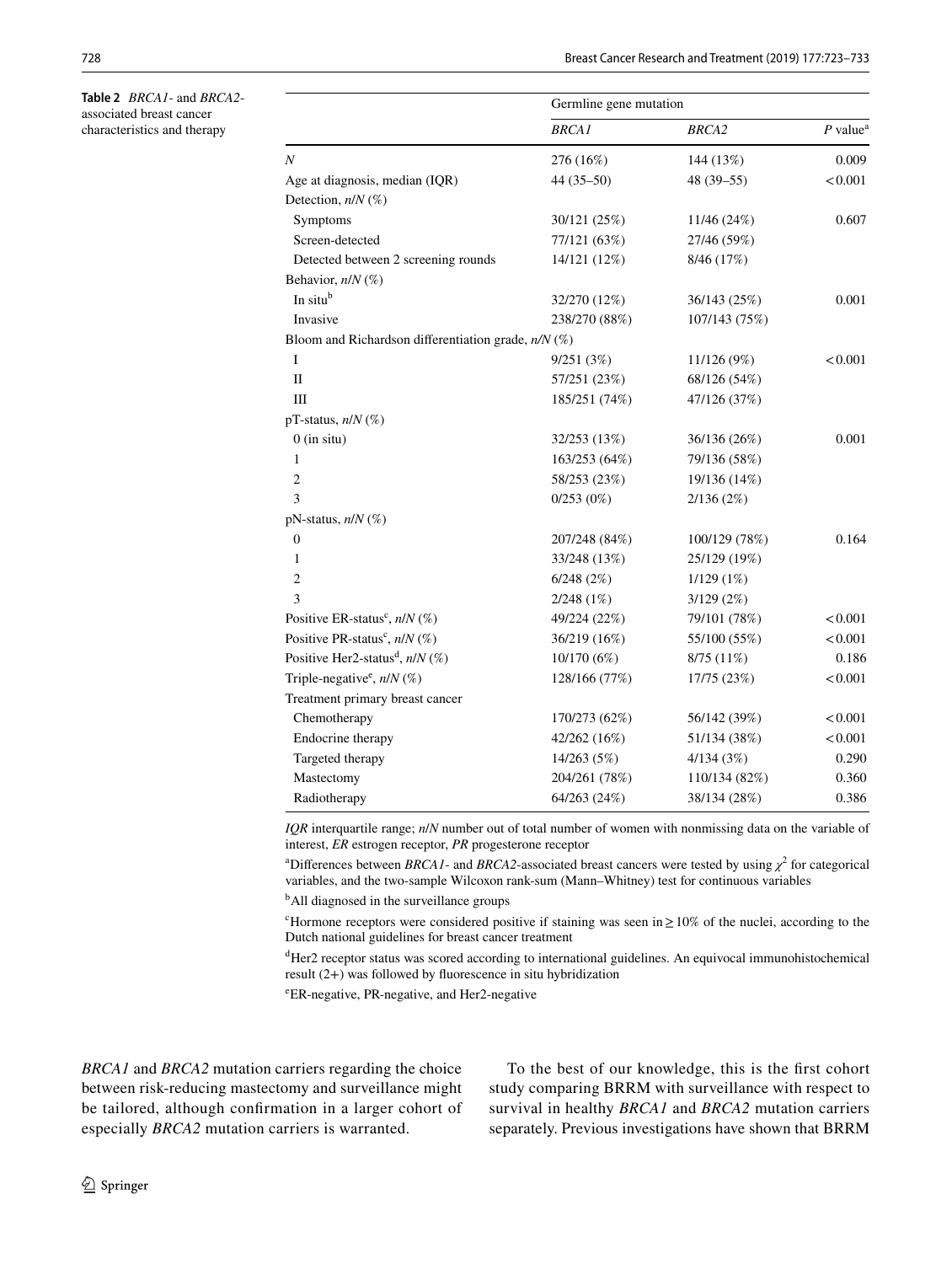<span id="page-6-0"></span>**Table 3** Associations of bilateral risk-reducing mastectomy with all-cause mortality and breast cancerspecific mortality

| PYO                                                       | 6647                | 11,782         | 3225              | 7808           |
|-----------------------------------------------------------|---------------------|----------------|-------------------|----------------|
| All-cause mortality                                       |                     |                |                   |                |
| Deaths                                                    | 10                  | 52             | 4                 | 29             |
| All-cause mortality rate $(95\% \text{ CI})^{\text{a}}$   | $1.5(0.8-2.8)$      | $4.4(3.4-5.8)$ | $1.2(0.4-3.3)$    | $3.7(2.6-5.3)$ |
| HR $(95\% \text{ CI})^b$                                  | $0.37(0.19 - 0.73)$ |                | $0.52(0.18-1.50)$ |                |
| HR $(95\% \text{ CI})^c$                                  | $0.40(0.20 - 0.80)$ |                | $0.45(0.15-1.36)$ |                |
| Breast cancer-specific mortality                          |                     |                |                   |                |
| Deaths due to BC                                          |                     | 20             | $\theta$          | 7              |
| BC-specific mortality rate $(95\% \text{ CI})^{\text{a}}$ | $0.2(0.02-1.1)$     | $1.7(1.1-2.6)$ | $\Omega$          | $0.9(0.4-1.9)$ |
| HR $(95\% \text{ CI})^b$                                  | $0.08(0.01-0.62)$   |                | <b>NA</b>         |                |
| HR $(95\% \text{ CI})^c$                                  | $0.06(0.01-0.46)$   |                | NA                |                |
|                                                           |                     |                |                   |                |

*BRRM* bilateral risk-reducing mastectomy, *PYO* person-years of observation, *HR* (95% CI), hazard ratio (95% confdence interval), *BC* breast cancer, *NA* not applicable

a Per 1000 PYO

b Univariable

c Multivariable, adjusted for the estimated propensity score, which was based on year of birth, age at start of observation, and undergoing RRSO (yes or no; time dependent)

effectively reduces BC risk  $[7–12, 24, 25]$  $[7–12, 24, 25]$  $[7–12, 24, 25]$  $[7–12, 24, 25]$  $[7–12, 24, 25]$  $[7–12, 24, 25]$  $[7–12, 24, 25]$ , but convincing data regarding survival after BRRM in *BRCA1/2* mutation carriers are scarce and mainly derived from modeling studies. Using a simulated cohort and Markov modeling of outcomes, Grann et al. estimated that BRRM plus riskreducing salpingo-oophorectomy at the age of 30 may extend survival by 4.9 years over surveillance alone [[26](#page-10-5)]. Further, Sigal et al. yielded from their Monte Carlo simulation model gains in life expectancy after BRRM plus risk-reducing salpingo-oophorectomy varying from 6.8 to 10.3 for *BRCA1* and 3.4 to 4.4 years for *BRCA2* mutation carriers [[15\]](#page-9-6). Recently, Giannakeas and Narod showed in a simulated cohort that for *BRCA* mutation carriers who underwent bilateral mastectomy at the age of 25, the probability of being alive at age 80 increased by 8.7% [\[27\]](#page-10-6). In addition, in an exploratory study in unafected *BRCA1/2* mutation carriers and untested female frst-degree relatives, Ingham et al. showed overall survival benefit of  $\sim$  10% after risk-reducing surgery [[28](#page-10-7)]. However, this study is not directly comparable to the current study since the authors compared three groups of women undergoing risk-reducing surgery (i.e., BRRM only, risk-reducing salpingo-oophorectomy only, or both) with women without any surgery, while we currently incorporated undergoing risk-reducing salpingo-oophorectomy (yes/no) in the model. In our opinion, this better refects daily practice: as a result of directive counseling due to inefective screening protocols for early ovarian cancer detection, the uptake of risk-reducing salpingo-oophorectomy is high for both women undergoing BRRM  $(-75%)$  and women not (yet) opting for BRRM  $(-60\%).$ 

For *BRCA1* mutation carriers under surveillance, BC and ovarian cancer were the main causes of death. The high percentage of ovarian cancer deaths in this group which was similar to that of BC deaths—emphasizes the need for RRSO for BRCA mutation carriers. While in the surveillance group 20 out of 990 women (2.0%) died due to BC, only one out of 722 women (0.1%) died from BC after BRRM. The latter patient was identifed with a *BRCA1* mutation at the age of 38, and underwent BRRM 1 year later (in 2007). At the age of 42, she was diagnosed with a triplenegative BC with lung metastases, and died 1 year later. This emphasizes—in addition to the fact that eight BCs occurred 4.4 median years after BRRM in the current cohort—that BRRM does not fully protect against the occurrence of BC and BC-related death.

Of the 29 deceased *BRCA2* mutation carriers in the surveillance group, 24% died of BC, 59% of another malignancy—including two deaths due to ovarian cancer and seven due to pancreatic cancer—and 17% died of nonmalignancy-related causes. The higher numbers of non BC-related deaths in the surveillance group seem to be coincidental, but may explain the higher overall mortality rate though comparable breast cancer-specifc mortality rate among *BRCA2* mutation carriers under surveillance.

In *BRCA2* mutation carriers, we observed no BCs and no BC-related deaths after BRRM versus 144 BC cases and seven BC-related deaths in the surveillance group, suggesting a maximal risk-reduction of developing BC and dying due to BC after BRRM. However, the absolute breast cancer-specifc survival beneft at the age of 65 was minimal  $(2\%)$ , partly due to the low BC-specific mortality in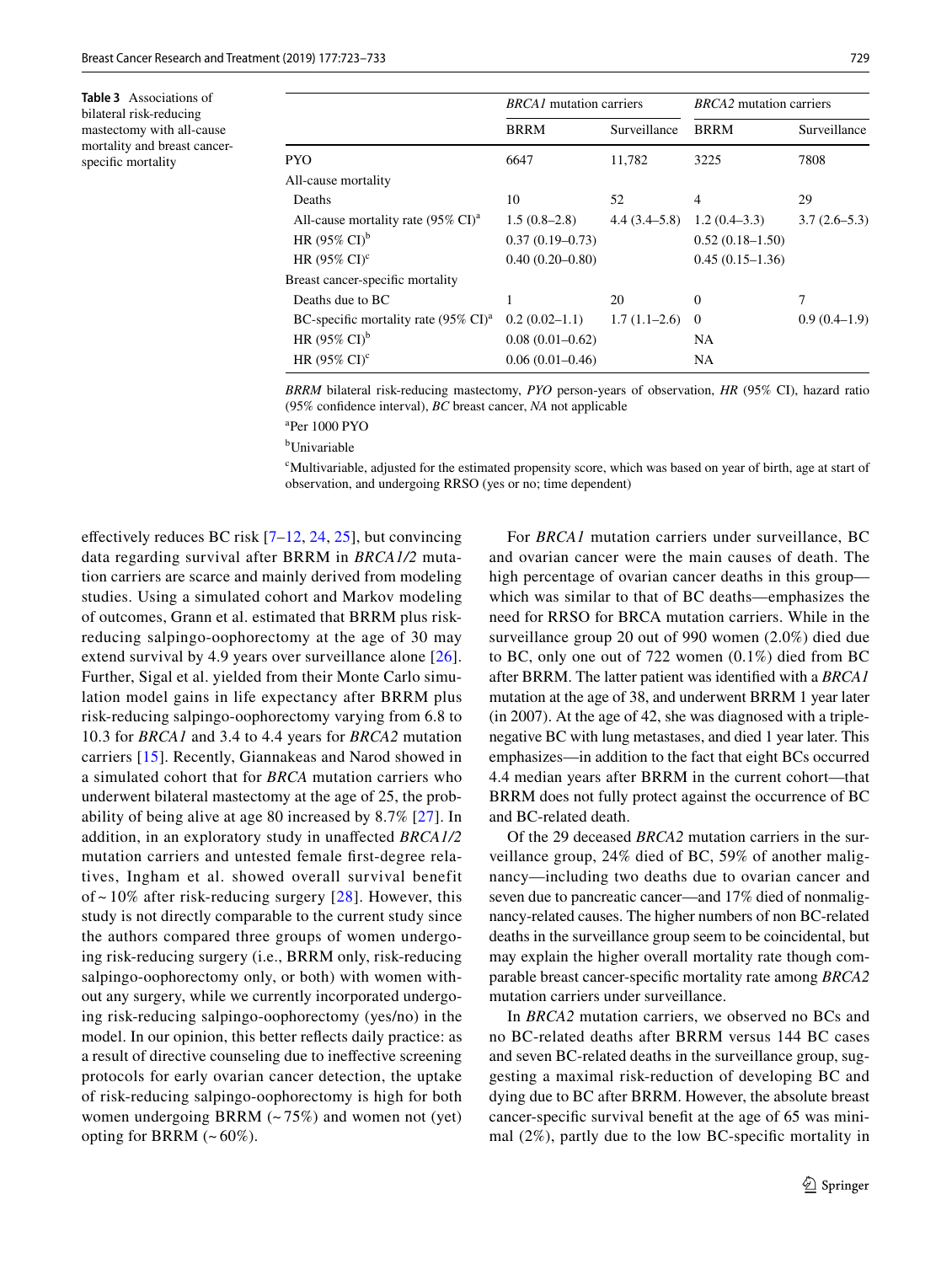

<span id="page-7-0"></span>**Fig. 2** Overall survival curves for *BRCA1* (**a**) and *BRCA2* (**b**) mutation carriers and breast cancer-specifc survival curves for *BRCA1* (**c**) and *BRCA2* (**d**) mutation carriers opting for bilateral risk-reducing mastectomy (BRRM) versus staying under surveillance, using the

the surveillance group (i.e., 0.9 per 1000 person-years of observation). The latter can be explained by the observation that *BRCA2*-associated BCs were diagnosed with more favorable characteristics, i.e., diagnosed at older age, more often in situ, better diferentiated, and less often showing a triple-negative phenotype—than *BRCA1*-associated BCs. This supports previous suggestions that *BRCA2*-associated BC patients face a better prognosis than *BRCA1*-associated BC patients [[10,](#page-9-7) [16](#page-9-8)]. The current results suggest that regarding breast cancer-specifc mortality, BC surveillance may be a reasonable and balanced alternative to BRRM for *BRCA2* mutation carriers.

The main strengths of the current study are (1) the suffcient numbers of *BRCA1* and *BRCA2* mutation carriers allowing analyses for both groups separately, (2) with long enough follow-up, and (3) the availability of data on cause of death, enabling to specifcally address the ultimate goal for BRRM, i.e., breast cancer-specifc survival.



Simon and Makuch method—which takes into account the change in an individual's variable status over time—with chronological age as the time variable

This study also has limitations. First, information regarding BC screening modality and frequency was derived from self-reported data, and unknown for  $\sim$  50% of the women in the surveillance groups. However, we do know that all women had been counseled by clinical geneticists and were aware of an identifed *BRCA* mutation at the start of the observation period. Therefore, we assume that the vast majority of the women did participate in a BC surveillance program for high-risk women according to Dutch guidelines. This assumption is supported by the experience from the Rotterdam Family Cancer Clinic that after being positively tested for a pathologic mutation in one of the BRCA genes, 97% of the mutation carriers is yearly screened; 79% of the mutation carriers are yearly screened by both MRI and mammography,  $11\%$  by MRI only (aged <30 years), and 7% by mammography only (aged > 60 years). Only three percent of the proven mutation carriers seem not to attend the national screening program for *BRCA1/2* mutation carriers, or are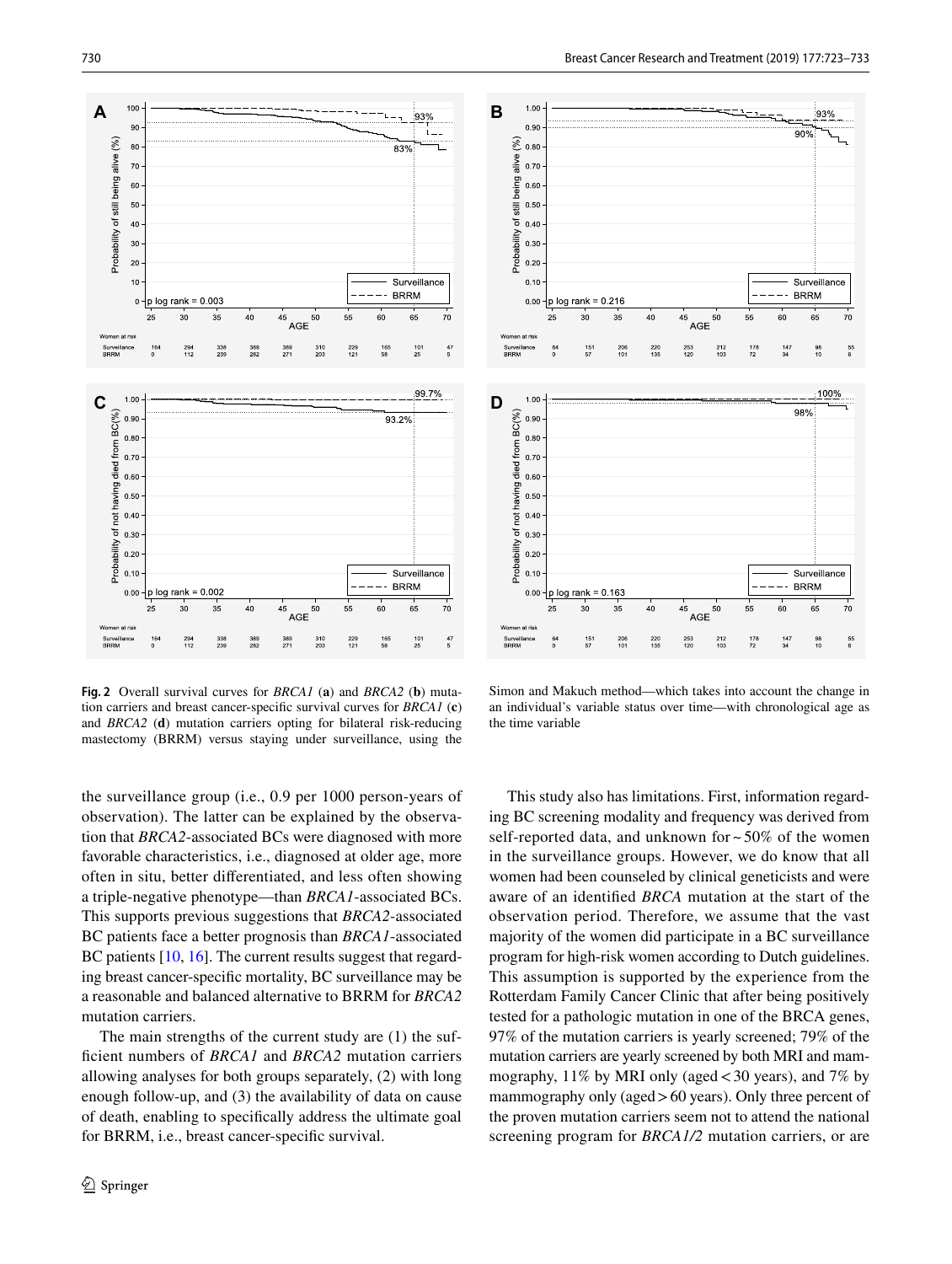screened in another hospital (unpublished data). These numbers are in line with recently reported international trends in the uptake of cancer screening among *BRCA1/2* mutation carriers [[29\]](#page-10-8).

Still, if the BC patients with unknown screening status were not under BC surveillance, BCs consequently would be diagnosed at a more advanced stage with worse prognosis. As a result, the observed number of BC-related deaths in the surveillance group could be an overestimation of the actual number of BC-related deaths under surveillance, and a potential breast cancer-specifc survival beneft may be overestimated. However, BCs occurring among *BRCA1/2* mutation carriers in the surveillance group with unknown screening status showed in fact slightly more favorable characteristics (i.e., more often in situ and smaller than two centimeters; see Supplementary Table S2) than the patients with known screening status. In addition, the absolute number of women dying from BC was lower among the women with unknown screening status: 8 out 864 (0.9%) versus 19 out of 865 (2.2%) among the women with known screening status (*P* value 0.033; Supplementary Table S2). Thus, it seems plausible that the majority of the women with unknown screening status were actually under BC surveillance, and an overestimation of the observed breast cancer-specifc survival is unlikely.

A second limitation may be that family history is not available for all participants. If all women from families with high risks of developing BC—usually at young age opt for BRRM, this may lead to an overrepresentation of women with lower family-based BC risks in the surveillance groups. Subsequently, the baseline BC risk and following BC-specifc mortality may be underestimated in the surveillance groups, leading to an underestimation of potential survival beneft after BRRM. However, despite this potential underestimation, the study found an association with better breast cancer-specifc survival for *BRCA1* mutation carriers after BRRM. Still, as the infuence of family history cannot be ruled out, it will be interesting to take family history into account in future studies.

Thirdly, there might be some bias toward BRRM being offered more often to healthier women. This could be supported by the fact that *BRCA2* mutation carriers in the surveillance group show more other cancers (i.e., no BC or ovarian cancer) than those in the BRRM group (9% vs.  $6\%, P = 0.048$ ; Table [1](#page-3-0)). However, we did not observe this diference for *BRCA1* mutation carriers, where the incidence of other tumors was 7% for both groups. In addition, the median age at diagnosis of cancer other than BC or ovarian cancer is higher in the surveillance group than in the BRRM group (both for *BRCA1* and *BRCA2* mutation carriers), suggesting that with longer follow-up—and thus growing age—the numbers of patients with other tumors could increase. Unfortunately, data about health-related issues such as weight and past and current smoking habits are not available for the current cohort.

In conclusion, BRRM was associated with lower overall and breast cancer-specifc mortality rates than surveillance for *BRCA1* mutation carriers. For *BRCA2* mutation carriers, BRRM may lead to similar breast cancer-specifc survival as surveillance. The latter is most probably due to the more favorable characteristics of *BRCA2*-associated BCs. Therefore, for *BRCA2* mutation carriers BC surveillance may be as efective as BRRM regarding breast cancer-specifc survival. Although the number of events are small especially for the analyses on breast cancer-specifc mortality—our fndings may support a more individualized counseling based on BRCA mutation type regarding the difficult choice between BRRM and BC surveillance.

**Acknowledgements** We thank the Hereditary Breast and Ovarian Cancer Research Group Netherlands (HEBON) for providing the data. The HEBON consists of the following Collaborating Centers: Netherlands Cancer Institute (coordinating center), Amsterdam, NL: M.A. Rookus, F.B.L. Hogervorst, F.E. van Leeuwen, M.A. Adank, M.K. Schmidt, N.S. Russell, D.J. Jenner; Erasmus Medical Center, Rotterdam, NL: J.M. Collée, A.M.W. van den Ouweland, M.J. Hooning, C. Seynaeve, C.H.M. van Deurzen, I.M. Obdeijn; Leiden University Medical Center, NL: C.J. van Asperen, J.T. Wijnen, R.A.E.M. Tollenaar, P. Devilee, T.C.T.E.F. van Cronenburg; Radboud University Nijmegen Medical Center, NL: C.M. Kets, A.R. Mensenkamp; University Medical Center Utrecht, NL: M.G.E.M. Ausems, R.B. van der Luijt; Amsterdam Medical Center, NL: C.M. Aalfs, H.E.J. Meijers-Heijboer, T.A.M. van Os; VU University Medical Center, Amsterdam, NL: K. van Engelen, J.J.P. Gille, Q. Waisfsz; Maastricht University Medical Center, NL: E.B. Gómez-Garcia, M.J. Blok; University of Groningen, NL: J.C. Oosterwijk, A.H. van der Hout, M.J. Mourits, G.H. de Bock; The Netherlands Comprehensive Cancer Organisation (IKNL): S. Siesling, J.Verloop; The nationwide network and registry of histo- and cytopathology in The Netherlands (PALGA): L.I.H. Overbeek. The HEBON study is supported by the Dutch Cancer Society [Grant Nos. NKI1998-1854, NKI2004-3088, NKI2007-3756], the Netherlands Organisation of Scientifc Research [Grant No. NWO 91109024], the Dutch Pink Ribbon foundation [Grant Nos. 110005 and 2014-187.WO76], BBMRI [Grant No. NWO 184.021.007/CP46] and Transcan [Grant No. JTC 2012 Cancer 12-054]. HEBON thanks the study participants and the registration teams of IKNL and PALGA for part of the data collection.

**Funding** This work was supported by a Grant from the Dutch Pink Ribbon foundation (Grant No. 2016-209).

#### **Compliance with ethical standards**

**Conflict of interest** The authors declare that they have no confict of interest.

**Ethical approval** All procedures performed in studies involving human participants were in accordance with the ethical standards of the institutional and/or national research committee and with the 1964 Helsinki declaration and its later amendments or comparable ethical standards.

**Informed consent** Informed consent was obtained from all individual participants included in the study, or from a close relative in case of already deceased individuals.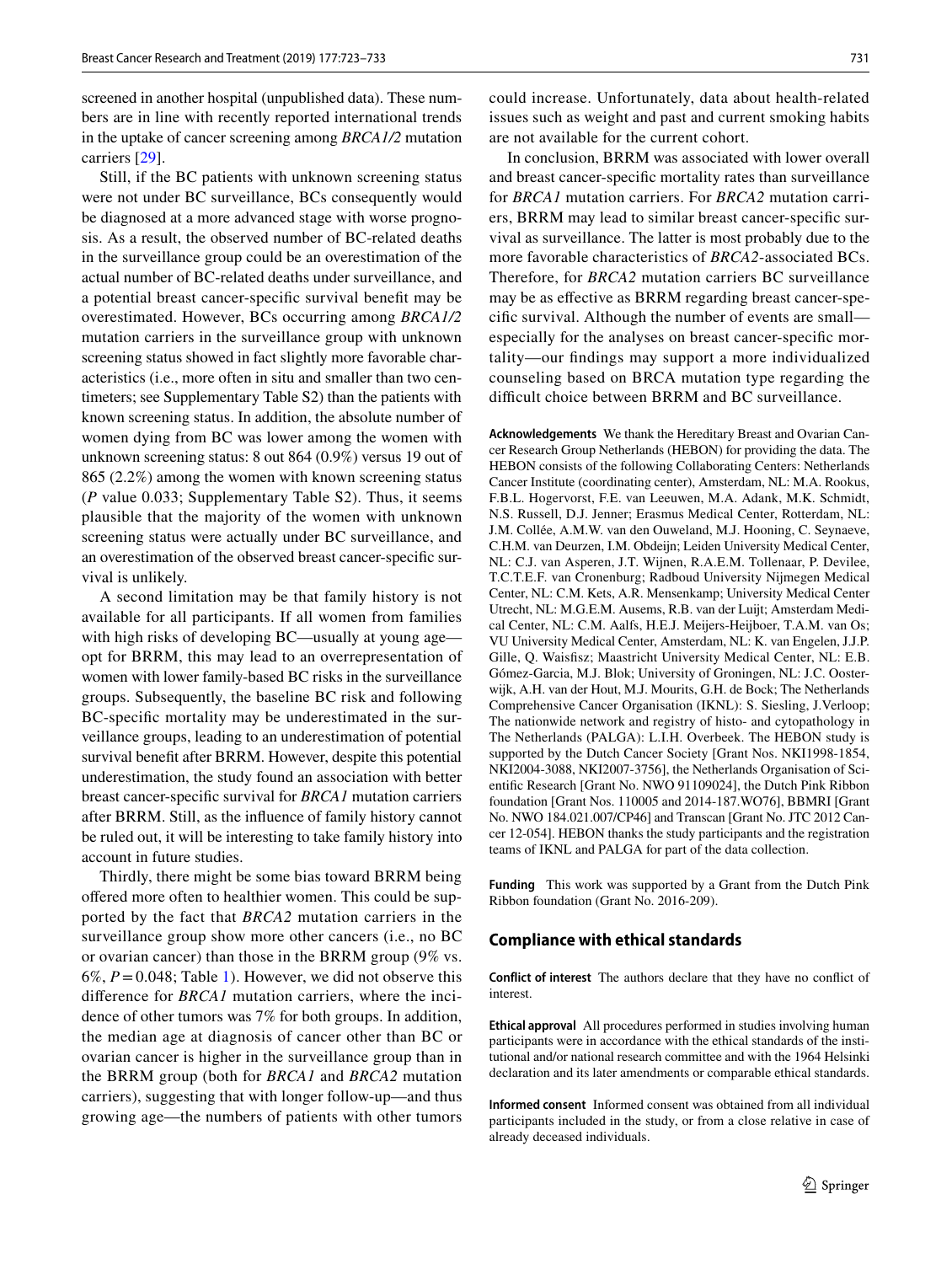**Open Access** This article is distributed under the terms of the Creative Commons Attribution 4.0 International License [\(http://creativeco](http://creativecommons.org/licenses/by/4.0/) [mmons.org/licenses/by/4.0/](http://creativecommons.org/licenses/by/4.0/)), which permits unrestricted use, distribution, and reproduction in any medium, provided you give appropriate credit to the original author(s) and the source, provide a link to the Creative Commons license, and indicate if changes were made.

# **References**

- <span id="page-9-0"></span>1. van der Kolk DM, de Bock GH, Leegte BK, Schaapveld M, Mourits MJ, de Vries J, van der Hout AH, Oosterwijk JC (2010) Penetrance of breast cancer, ovarian cancer and contralateral breast cancer in BRCA1 and BRCA2 families: high cancer incidence at older age. Breast Cancer Res Treat 124(3):643–651
- 2. Mavaddat N, Peock S, Frost D, Ellis S, Platte R, Fineberg E, Evans DG, Izatt L, Eeles RA, Adlard J, Davidson R, Eccles D, Cole T, Cook J, Brewer C, Tischkowitz M, Douglas F, Hodgson S, Walker L, Porteous ME, Morrison PJ, Side LE, Kennedy MJ, Houghton C, Donaldson A, Rogers MT, Dorkins H, Miedzybrodzka Z, Gregory H, Eason J, Barwell J, McCann E, Murray A, Antoniou AC, Easton DF, Embrace (2013) Cancer risks for BRCA1 and BRCA2 mutation carriers: results from prospective analysis of EMBRACE. J Natl Cancer Inst 105(11):812–822
- 3. Brohet RM, Velthuizen ME, Hogervorst FBL, Meijers-Heijboer HEJ, Seynaeve C, Collee MJ, Verhoef S, Ausems MGEM, Hoogerbrugge N, van Asperen CJ, Garcia EG, Menko F, Oosterwijk JC, Devilee P, van't Veer LJ, van Leeuwen FE, Easton DF, Rookus MA, Antoniou AC, Resource H (2014) Breast and ovarian cancer risks in a large series of clinically ascertained families with a high proportion of BRCA1 and BRCA2 Dutch founder mutations. J Med Genet 51(2):98–107
- <span id="page-9-1"></span>4. Kuchenbaecker KB, Hopper JL, Barnes DR, Phillips KA, Mooij TM, Roos-Blom MJ, Jervis S, van Leeuwen FE, Milne RL, Andrieu N, Goldgar DE, Terry MB, Rookus MA, Easton DF, Antoniou AC, Brca, Consortium BC, McGufog L, Evans DG, Barrowdale D, Frost D, Adlard J, Ong KR, Izatt L, Tischkowitz M, Eeles R, Davidson R, Hodgson S, Ellis S, Nogues C, Lasset C, Stoppa-Lyonnet D, Fricker JP, Faivre L, Berthet P, Hooning MJ, van der Kolk LE, Kets CM, Adank MA, John EM, Chung WK, Andrulis IL, Southey M, Daly MB, Buys SS, Osorio A, Engel C, Kast K, Schmutzler RK, Caldes T, Jakubowska A, Simard J, Friedlander ML, McLachlan SA, Machackova E, Foretova L, Tan YY, Singer CF, Olah E, Gerdes AM, Arver B, Olsson H (2017) Risks of breast, ovarian, and contralateral breast cancer for BRCA1 and BRCA2 mutation carriers. JAMA 317(23):2402–2416
- 5. Chen S, Parmigiani G (2007) Meta-analysis of BRCA1 and BRCA2 penetrance. J Clin Oncol 25(11):1329–1333
- <span id="page-9-2"></span>6. Antoniou AC, Pharoah P, Narod SA, Risch H, Eyford J, Hopper J, Loman N, Olsson H, Johansson O, Borg A, Pasini B, Radice P, Manoukian S, Eccles D, Tang N, Olah E, Anton-Culver H, Warner E, Lubinski J, Gronwald J, Gorski B, Tulinius H, Thorlacius S, Eerola H, Nevanlinna H, Syrjakoski K, Kallioniemi O-P, Thompson D, Evans C, Peto J, Lalloo F, Evans DGR, Easton D (2003) Average risks of breast and ovarian cancer associated with BRCA1 or BRCA2 mutations detected in case series unselected for family history: a combined analysis of 22 studies. Am J Hum Genet 72(5):1117–1130
- <span id="page-9-3"></span>7. Hartmann LC, Sellers TA, Schaid DJ, Frank TS, Soderberg CL, Sitta DL, Frost MH, Grant CS, Donohue JH, Woods JE, McDonnell SK, Vockley CW, Defenbaugh A, Couch FJ, Jenkins RB (2001) Efficacy of bilateral prophylactic mastectomy in BRCA1 and BRCA2 gene mutation carriers. J Natl Cancer Inst 93(21):1633–1637
- 8. Rebbeck TR, Friebel T, Lynch HT, Neuhausen SL, van 't Veer LJ, Garber JE, Evans GR, Narod SA, Isaacs C, Matlof E, Daly MB, Olopade OI, Weber BL (2004) Bilateral prophylactic mastectomy reduces breast cancer risk in BRCA1 and BRCA2 mutation carriers: the PROSE Study Group. J Clin Oncol 22(6):1055–1062
- 9. Domchek SM, Friebel TM, Singer CF, Evans DG, Lynch HT, Isaacs C, Garber JE, Neuhausen SL, Matlof E, Eeles R, Pichert G, Van T'veer L, Tung N, Weitzel JN, Couch FJ, Rubinstein WS, Ganz PA, Daly MB, Olopade OI, Tomlinson G, Schildkraut J, Blum JL, Rebbeck TR (2010) Association of risk-reducing surgery in BRCA1 or BRCA2 mutation carriers with cancer risk and mortality. J Am Med Assoc 304(9):967–975
- <span id="page-9-7"></span>10. Heemskerk-Gerritsen BAM, Menke-Pluijmers MBE, Jager A, Tilanus-Linthorst MMA, Koppert LB, Obdeijn IMA, van Deurzen CHM, Collee JM, Seynaeve C, Hooning MJ (2013) Substantial breast cancer risk reduction and potential survival beneft after bilateral mastectomy when compared with surveillance in healthy BRCA1 and BRCA2 mutation carriers: a prospective analysis. Ann Oncol 24(8):2029–2035
- 11. Alaof R, Nassif M, Al-Hajeili M (2018) Prophylactic mastectomy for the prevention of breast cancer: review of the literature. Avicenna J Med 8(3):67–77
- <span id="page-9-4"></span>12. Carbine NE, Lostumbo L, Wallace J, Ko H (2018) Risk-reducing mastectomy for the prevention of primary breast cancer. Cochrane Database Syst Rev 4:CD002748
- <span id="page-9-5"></span>13. Kurian AW, Sigal BM, Plevritis SK (2010) Survival analysis of cancer risk reduction strategies for BRCA1/2 mutation carriers. J Clin Oncol 28(2):222–231
- 14. Kurian AW, Munoz DF, Rust P, Schackmann EA, Smith M, Clarke L, Mills MA, Plevritis SK (2012) Online tool to guide decisions for BRCA1/2 mutation carriers. J Clin Oncol 30(5):497–506
- <span id="page-9-6"></span>15. Sigal BM, Munoz DF, Kurian AW, Plevritis SK (2012) A simulation model to predict the impact of prophylactic surgery and screening on the life expectancy of BRCA1 and BRCA2 mutation carriers. Cancer Epidemiol Biomark Prev 21(7):1066–1077
- <span id="page-9-8"></span>16. Brekelmans CT, Tilanus-Linthorst MM, Seynaeve C, vd Ouweland A, Menke-Pluymers MB, Bartels CC, Kriege M, van Geel AN, Burger CW, Eggermont AM, Meijers-Heijboer H, Klijn JG (2007) Tumour characteristics, survival and prognostic factors of hereditary breast cancer from BRCA2-, BRCA1- and non-BRCA1/2 families as compared to sporadic breast cancer cases. Eur J Cancer 43(5):867–876
- <span id="page-9-9"></span>17. Lakhani SR, van de Vijver MJ, Jacquemier J, Anderson TJ, Osin PP, McGufog L, Easton DF, Consortium BCL (2002) The pathology of familial breast cancer: predictive value of immunohistochemical markers estrogen receptor, progesterone receptor, HER-2, and p53 in patients with mutations in BRCA1 and BRCA2. J Clin Oncol 20(9):2310–2318
- <span id="page-9-10"></span>18. Pijpe A, Manders P, Brohet RM, Collee JM, Verhoef S, Vasen HFA, Hoogerbrugge N, van Asperen CJ, Dommering C, Ausems MGEM, Aalfs CM, Gomez-Garcia EB, van't Veer LJ, van Leeuwen FE, Rookus MA (2010) Physical activity and the risk of breast cancer in BRCA1/2 mutation carriers. Breast Cancer Res Treat 120(1):235–244
- <span id="page-9-11"></span>19. Klaren HM, van 't Veer LJ, van Leeuwen FE, Rookus MA (2003) Potential for bias in studies on efficacy of prophylactic surgery for BRCA1 and BRCA2 mutation. J Natl Cancer Inst 95(13):941–947
- <span id="page-9-12"></span>20. Heemskerk-Gerritsen BAM, Seynaeve C, van Asperen CJ, Ausems MGEM, Collee JM, van Doorn HC, Garcia EBG, Kets CM, van Leeuwen FE, Meijers-Heijboer HEJ, Mourits MJE, van Os TAM, Vasen HFA, Verhoef S, Rookus MA, Hooning MJ, Hebon (2015) Breast cancer risk after salpingo-oophorectomy in healthy BRCA1/2 mutation carriers: revisiting the evidence for risk reduction. J Natl Cancer Inst 107(5):33. [https://doi.org/10.1093/jnci/](https://doi.org/10.1093/jnci/djv1033) [djv1033](https://doi.org/10.1093/jnci/djv1033)